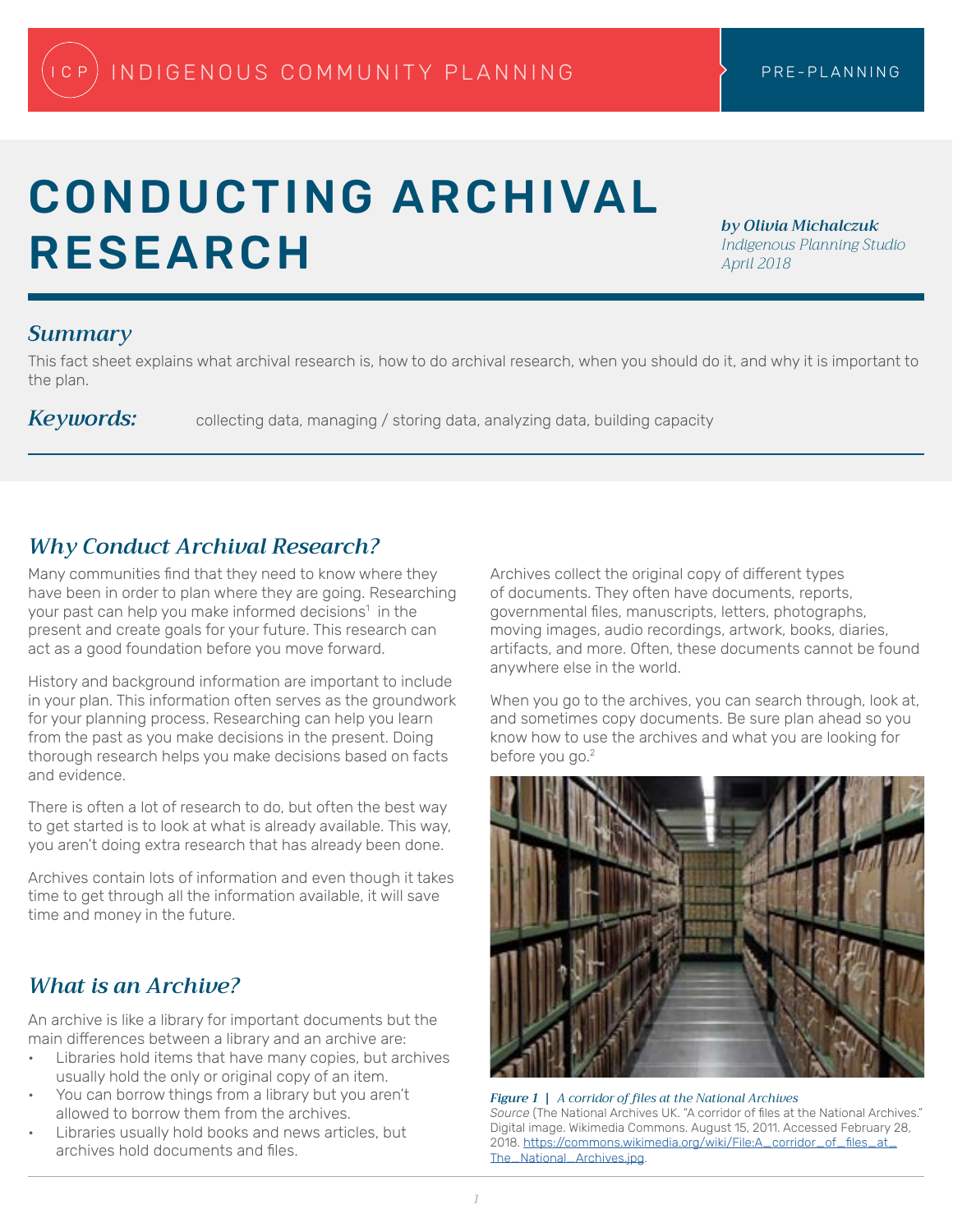## *When is Archival Research Done?*

Research is part of the pre-planning stage. According to the CCP Handbook, research is the fourth step in the preplanning phase: 3

- 1. Assess community readiness
- 2. Develop a budget, identify funding
- 3. Build a planning team
- **4. Research**
- 5. Build a work plan

## *What Types of Information Are There?*

Research helps makes sure that your plan is relevant to the community and helps ensure a successful planning process. According to the CCP Worksheet, *Gathering Background Information,* there are two types of information: internal research and external research<sup>4</sup>

Internal research is information that already exists in the community. This may include existing reports in the Band or Administrative offices that are done by consultants or the First Nation. Maps, plans, and information from community members might be of interest.

Archival research is considered external research on the CCP website. To find external information you have to ask: Who else might have some information that is useful? From there you can start looking at places like:

- Federal government departments
- Provincial / Territorial governments
- Neighbouring cities / municipalities
- Forestry / mining / fisheries / other companies
- Archival resources

#### *Who is Involved in Archival Research?*

Before conducting research, you should talk to your planning team. If you know what you are looking for, it is much easier to find it. Brainstorm some information that would be helpful to making a better plan.

You can also involve community members and Elders who know some historical information about your community. Their memories can help you figure out what events or topics need more research. Next, you can create some questions and research topics. These can be based on ideas from your planning team and information from community members.

When you phone the archives to make an appointment, you will speak to an archivist who is there to help you find what you are looking for. They will usually prepare some materials for you to look at when you arrive. They are there to help you find what you are looking for and are available to help answer any questions you have about the material. They can also help you make copies of the information if that is allowed.

## *How do You Conduct Archival Research?*

There are two ways to conduct archival research. One way is to go to the actual building where the files are kept. The second way to conduct archival research is online, because lots of archived material is scanned and put on their websites.



#### *Physical Archives*

The City of Winnipeg's website suggests following a few before visiting a physical archive building:<sup>5</sup>

#### *1* Get to Know Your Topic

Before you go to the archives, see if the information is already available at public libraries, research libraries, or on the internet. Get to know as much as you can about your topic so you know the gaps you need to fill when you get there.

#### *2* Formulate Your Questions

Try to know exactly what you are looking for before you go. Try to have some questions ready and some goals for your visit.

#### *3* Discuss Your Topic With Archive Staff

Call the archives for an appointment and let them know what you are looking for. That way, when you get there they can have some materials for you to look at and give you an estimate of how much time it will take.

#### *4* Allow Enough Time

Archival research can take a lot of time if you keep finding more information. Block off lots of for your visit or visits so you have time to look through everything that might be helpful.

| 000<br>______                                                                                                                                       |  |
|-----------------------------------------------------------------------------------------------------------------------------------------------------|--|
| _____<br>___<br>and the state of the state of the state of the state of the state of the state of the state of the state of th<br>____<br>__<br>___ |  |
| ___<br>__<br>_____<br>__<br>____                                                                                                                    |  |
|                                                                                                                                                     |  |
|                                                                                                                                                     |  |

#### *Online Archives*

To conduct archival research online, you need to know a little bit of background information and keywords to search for.

Use important keywords like the name of your community, previous names of

the community, and important people who live in the community. Once you have some keywords, questions, or know what information is missing, then you can start searching on websites like *[Library and Archives Canada](http://www.bac-lac.gc.ca/eng/Pages/home.aspx)*. There are a lot of resources and people available to help you get what you need in this stage of planning, it just takes some work and asking the right questions.